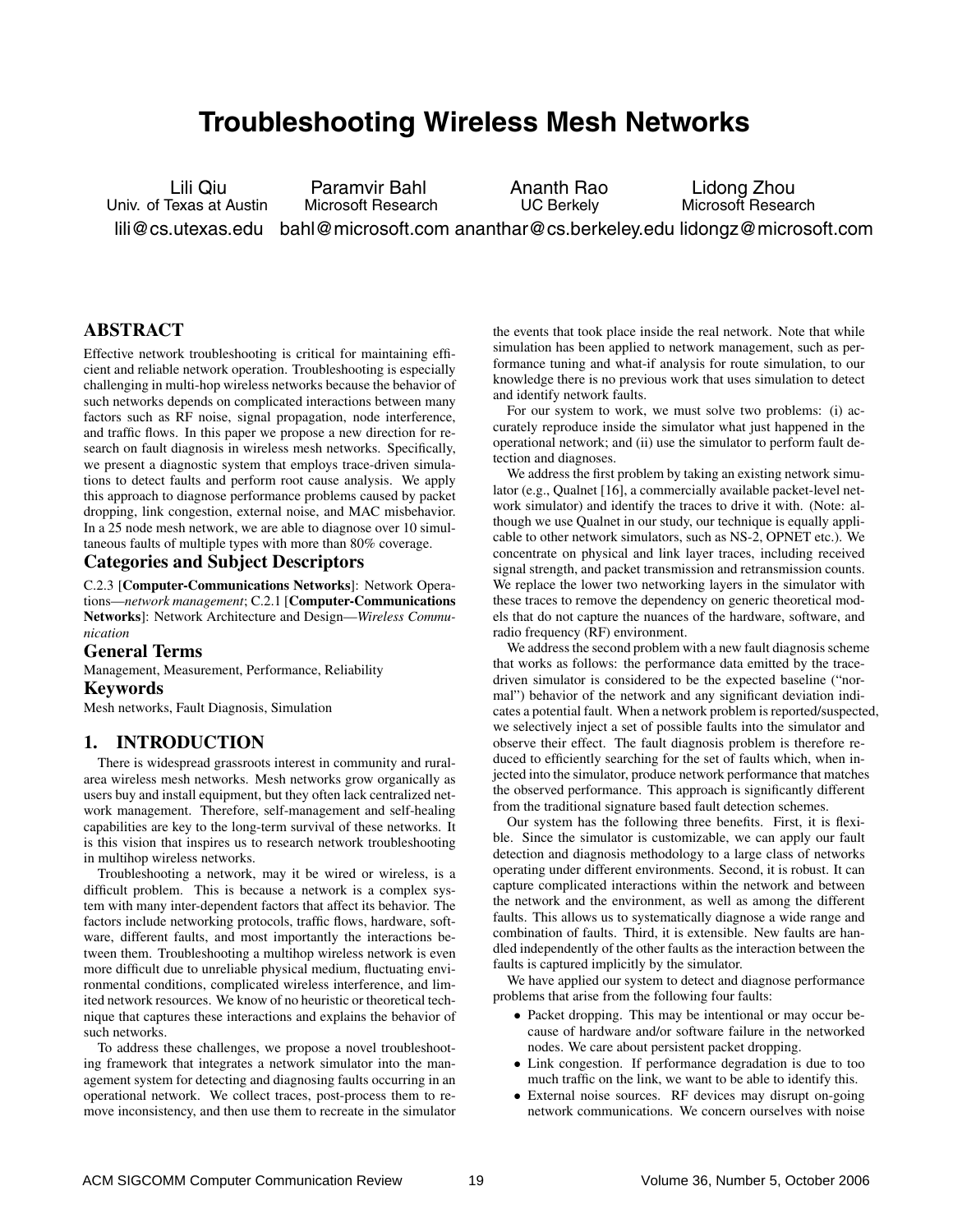sources that cause sustained and/or frequent performance degradation.

• MAC misbehavior. This may occur because of hardware or firmware bugs in the network adapter. Alternatively, it may be due to malicious behavior where a node deliberately tries to use more than its share of the wireless medium.

The above faults are more difficult to detect than fail-stop errors (e.g., a node turns itself off due to power or battery outage), and they have relatively long lasting impact on performance. Moreover, while we focus on multihop wireless networks, our techniques may be applicable for wireless LANs, as well.

We demonstrate our system's ability to detect random packet dropping and link congestion in a small multihop IEEE 802.11a network. We demonstrate detection of external noise and MAC misbehavior via simulations because injecting these faults into the testbed in a controllable manner is difficult. In a 25 node multihop network, we find that our troubleshooting system can diagnose over 10 simultaneous faults of multiple types with more than 80% coverage and very few false positives.

To summarize, the primary contribution of our paper is to show that a trace-driven simulator can be used as an analytical tool in a network management system for detecting, isolating, and diagnosing faults in an operational multihop wireless network. In the context of this system, we make the following three contributions:

- We identify traces that allow a simulator to mimic the multihop wireless network being diagnosed.
- We present a generic technique to eliminate erroneous trace data.
- We describe an efficient search algorithm and demonstrate its effectiveness in diagnosing multiple network faults.

The rest of this paper is organized as follows. We describe the motivation for this research and give a high-level description of our system in Section 2. We discuss system design rationale in Section 3. We show the feasibility of using a simulator as a diagnostic tool in Section 4. In Section 5, we present fault diagnosis. In Section 6, we describe the prototype of our network monitoring and management system. We evaluate the overhead and effectiveness of our approach in Section 7, and discuss its limitations and future research challenges in Section 8. We survey related work in Section 9, and conclude in Section 10.

#### **2. SYSTEM OVERVIEW**

Our management system consists of two distinct software modules. An *agent* that runs on every node, gathers information from various protocol layers and the wireless network card. It reports this information to a management server, called *manager*. The manager analyzes the data and takes appropriate actions. The manager may run on a single node (centralized architecture), or may run on a set of nodes (decentralized architecture) [17].

Our troubleshooting involves three steps: data collection, data cleaning, and root cause analysis. During the data collection step, agents continuously collecting and transmitting their (local) view of the network's behavior to the manager(s). Examples of the information sent include traffic statistics, received packet signal strength on various links, and re-transmission counts on each link.

It is possible that the data the manager receives from the various agents results in an inconsistent view of the network. Such inconsistencies could be the result of topological and environmental changes, measurement errors, or misbehaving nodes. The *Data Cleaning* module of the manager resolves inconsistencies before engaging the analysis model.

After the inconsistencies have been resolved, the cleaned trace data is fed into the root-cause analysis module which contains a



**Figure 1: Root cause analysis module**

modified network simulator (see Figure 1). The analysis module drives the simulator with the cleaned trace data and establishes the expected normal performance for the given network configuration and traffic patterns. Faults are detected when the expected performance does not match the observed performance. Root cause for the discrepancy is determined by efficiently searching for the set of faults that results in the best match between the simulated and observed network performance.

#### **3. DESIGN RATIONALE**

A wireless network is a complex system with many inter-dependent factors that affect its behavior. We know of no heuristic or theoretical technique that captures these interactions and explains the behavior of such networks. In contrast, a high quality simulator provides valuable insights on what is happening inside the network.

As an example, consider a 7 \* 3 grid topology network shown in Figure 2. Assume there are 5 long-lived flows  $F_1, F_2, F_3, F_4$ and  $F<sub>5</sub>$  in the network, each with the same amount of traffic to communicate. All adjacent nodes can hear one another and the interference range is twice the communication range. F1 interferes with F2, and similarly F5 interferes with F4. However, neither F1 nor F5 interferes with F3. Table 1 shows the throughput of the flows when each flow sends CBR traffic at a rate of 11 Mbps. As we can see, the flow  $F_3$  receives much higher throughput than the flows  $F_2$  and  $F_4$ .

A simple heuristic may lead the manager to conclude that flow  $F_3$  is unduly getting a larger share of the bandwidth, whereas an on-line trace-driven simulation will conclude that this is normal behavior. This is because the simulation takes into account the traffic flows and link quality, and based on the reported noise level it determines that flows  $F_1$  and  $F_5$  are interfering with flows  $F_2$  and  $F_4$ , therefore allowing  $F_3$  a open channel more often. Thus, the fact that  $F_3$  is getting a greater share of the bandwidth will not be flagged as a fault by the simulator.



Figure 2: The flow  $F_3$  gets a much higher share of the bandwidth than the flows  $F_2$  and  $F_4$ , even though all the flows have **the same application-level sending rate. A simple heuristic may conclude that nodes D and R are misbehaving, whereas simulation can correctly determine the observed throughput is expected.**

Consequently, a good simulator is able to advise the manager on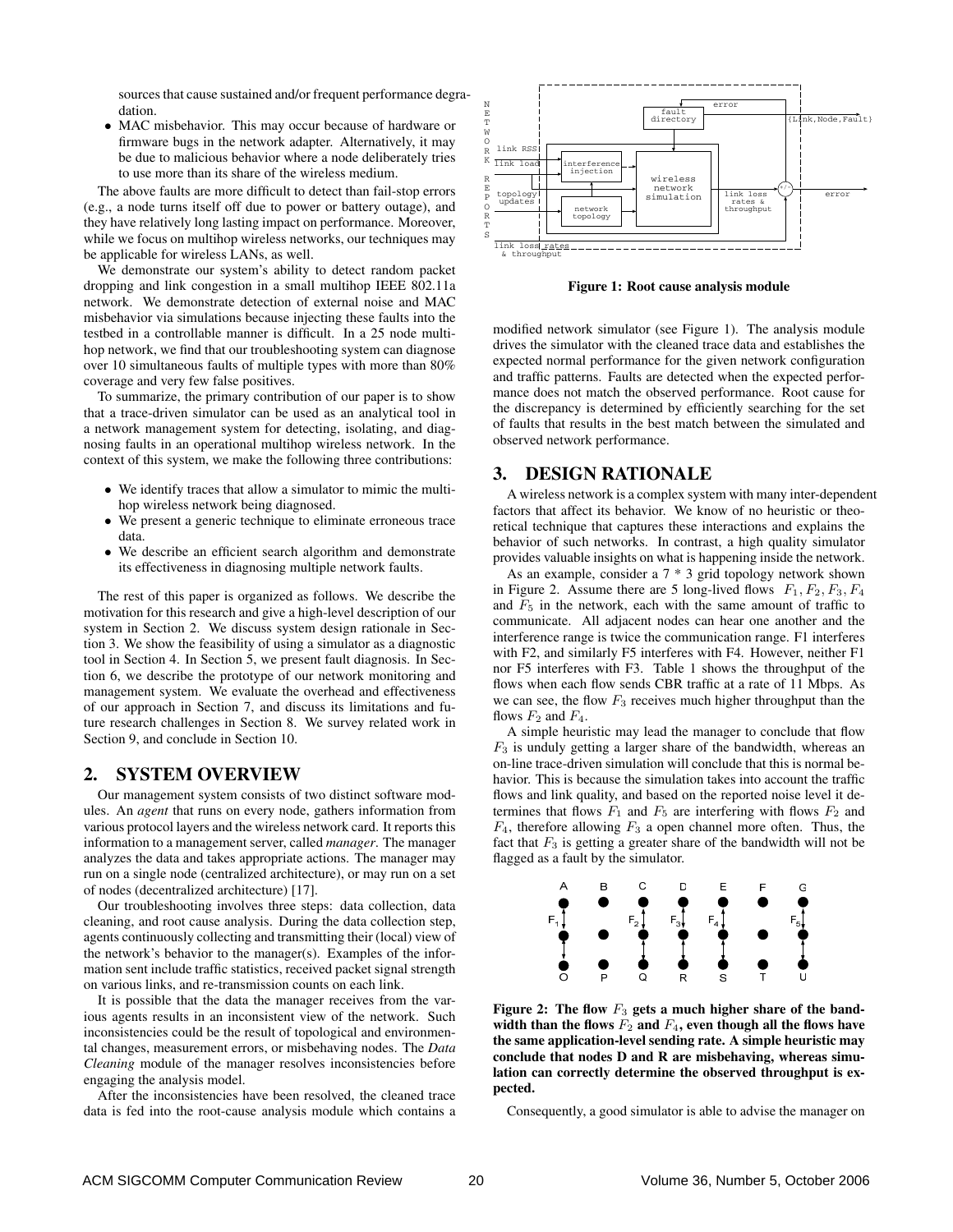| 2.50 Mbps   0.23 Mbps   2.09 Mbps   0.17 Mbps   2.55 Mbps |  |  |  |
|-----------------------------------------------------------|--|--|--|

**Table 1: Throughput of 5 competing flows in Figure 2**

what constitutes normal behavior. When the observed behavior is different from what is determined to be normal, the manager can invoke the fault search algorithms to determine the reasons for the deviation.

In addition, while it might be possible to apply traditional signaturebased or rule-based fault diagnosis approach to a particular type of network under a specific environment and configuration, simple signatures or rules do not capture the intrinsic complexity of fault diagnosis in general settings. In contrast, a simulator is customizable and with appropriate parameter settings, it can be applied to a large class of networks under different environments. Fault diagnosis built on top of such a simulator inherits its generality.

Finally, recent advances in simulators for multihop wireless networks, as evidenced in products such as Qualnet, have made the use of a simulator for real-time on-line analysis a reality. For example, Qualnet [16] can simulate 250 nodes in less than real-time on 3.2 GHz Pentium IV processor with 2 GB of RAM. Such simulation speed is sufficient for the size of a network, up to a few hundred nodes, we intend to manage.

# **4. SIMULATOR ACCURACY**

We now turn our attention to the following question: "Can we build a fault diagnosis system using on-line simulations as the core tool?" The answer to the question cuts to the heart of our work. The viability of our system hinges on the accuracy with which the simulator can reproduce observed network behavior. To answer this question, we quantify the challenge in matching the behavior of the network link layer and RF propagation. We then evaluate the accuracy of trace-driven simulation.

#### **4.1 Physical Layer Discrepancies**

Factors such as variability of hardware performance, RF environmental conditions, and presence of obstacles make it difficult for simulators to model wireless networks accurately [9]. We further confirm this using measurement. Our results in [15] show that the theoretical model does not estimate the RSS accurately, because it fails to take into account obstacle and multipath. Accurate modeling and prediction of wireless conditions is a hard problem to solve in its full generality, but by replacing theoretical models with data obtained from the network we are able to significantly improve network performance estimation as we will show later.

#### **4.2 Baseline Comparison**

Next we compare the performance of a real network to that of a simulator for a few simple baseline cases. We design a set of experiments to quantify the accuracy of simulating the overhead of the protocol stack as well as the effect of RF interference. The experiments are for the following scenarios:

- 1. A single one-hop UDP flow (1-hop flow)
- 2. Two UDP flows within communication range (2 flows CR)
- 3. Two UDP flows within interference range (2 flows IR)
- 4. One UDP flow with 2 hops where the source and destination are within communication range. We enforce the 2-hop route using static routing. (2-hop flow -CR)
- 5. One UDP flow with 2 hops where the source and destination are within interference range but not within communication range. (2-hop flow -IR)

All the throughput measurements are done using Netgear WAG511 cards and Figure 3 summarizes the results. Interestingly, in all cases

the throughput from simulations are close to the real measurements. Case (1) shows that Qualnet simulator models the overheads of the protocol stack, such as parity bits, MAC-layer back-off, IEEE 802.11 inter-frame spacing and ACK, and headers accurately. The other scenarios show that the simulator accurately takes into account contention from flows within the interference and communication ranges.



**Figure 3: Estimated throughput from the simulator matches measured throughput in a real network when the RF condition of the links is good.**

In the scenarios above, data are sent on high-quality wireless links, and almost never gets lost due to low signal strength. In our next experiment, we study how RSS affects throughput. We vary the number of walls between the sender and receiver, and plot the UDP throughput for varying packet sizes in Figure 4.





When the signal quality is good (e.g., when there are fewer than 4 walls in between), the throughput measured matches closely with the estimate from the simulator.

When the signal strength is poor, e.g., when 4 or more walls separate the two laptops, the throughput estimated by the simulator deviates from real measurements. The deviation occurs because the simulator does not take into account the following two factors:

- Accurate packet loss as a function of packet-size, RSS, and ambient noise. This function depends on the signal processing hardware within the wireless card.
- Accurate auto-rate control. On observing a large number of packet retransmissions at the MAC layer, many WLAN cards adjust their sending rate to something that is more appropriate for the conditions. The exact details of the algorithm used to determine a good sending rate differ from card to card.

Of the two factors mentioned above, the latter can be taken care of as follows. If auto-rate is in use, we again employ trace-driven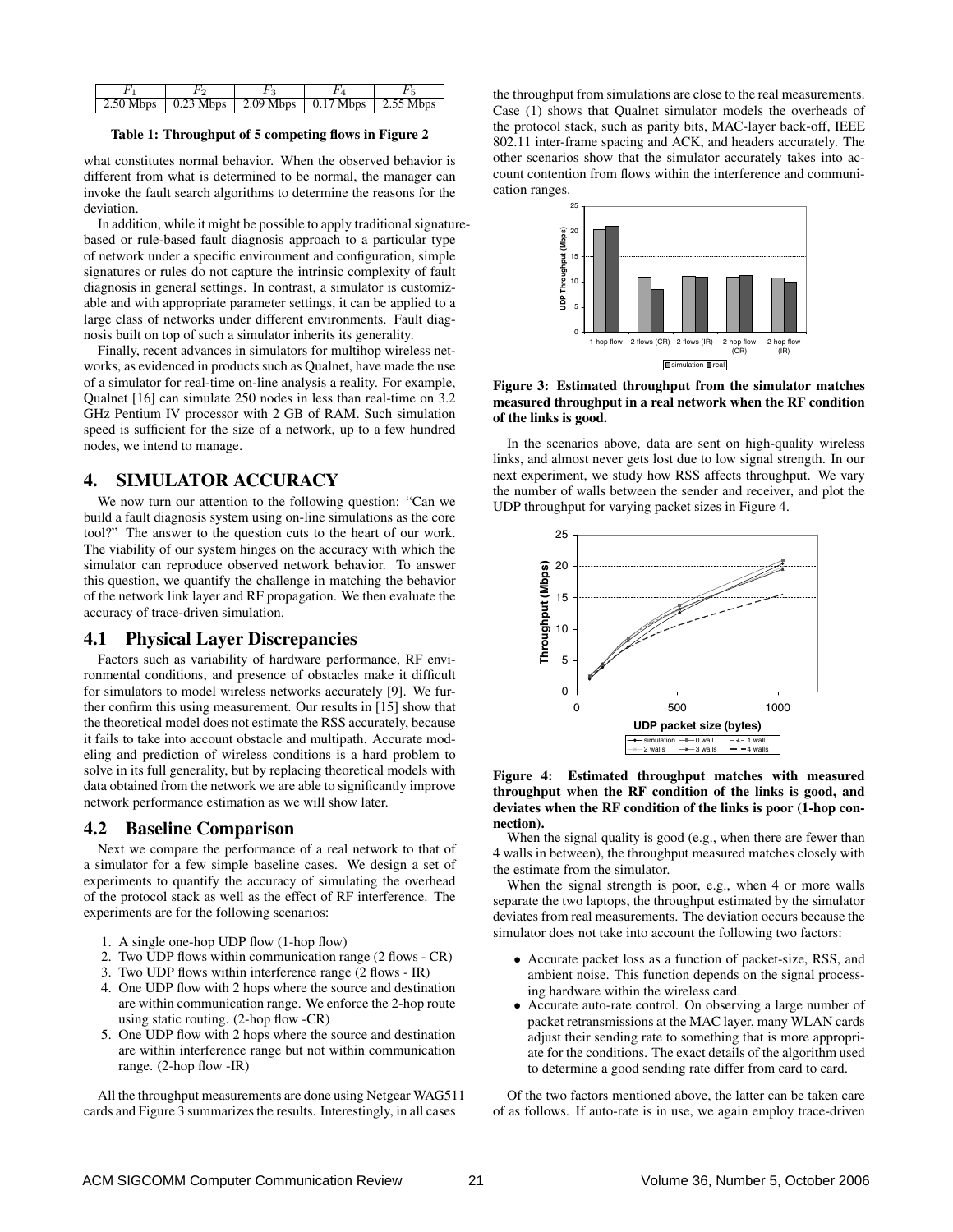| # walls | loss rate | measured throughput | simulated throughput | difference |
|---------|-----------|---------------------|----------------------|------------|
|         | 11.0%     | 15.52 Mbps          | 15.94 Mbps           | 2.63%      |
|         | $7.01\%$  | 12.56 Mbps          | $14.01$ Mbps         | 11.54%     |
|         | $3.42\%$  | $12.97$ Mbps        | 11.55 Mbps           | $-10.95\%$ |

#### **Table 2: Estimated and measured throughput match, when we compensate the loss rates due to poor RF in the real measurements by seeding the corresponding link in a simulator with an equivalent loss rate.**

simulation as follows: we monitor the rate at which the wireless card is operating, and provide it to the simulator (instead of having the simulator adapt in its own way). When auto-rate is not used (e.g., researchers have shown that auto-rate is undesirable when considering aggregate performance and therefore it should be turned off), the data rate is known.

The first issue is much harder to address because it may not be possible to accurately simulate the physical layer. One possible way to address this issue is through offline analysis. We calibrate the wireless cards under different scenarios and create a database to associate environmental factors with expected performance. For example, we carry out real measurements under different signal strengths and noise levels to create a mapping from signal strength and noise to loss rate. Using such a table in simulations allows us to distinguish between losses caused by collisions from losses caused by poor RF conditions. We evaluate the feasibility of this approach by computing the correlation coefficient between RSS and loss rates when the sending rate remains the same. We find the correlation coefficient ranges from -0.95 to -0.8. The high correlation suggests that it is feasible to estimate loss caused by poor RF conditions.

Based on this idea, in our experiment we collect another set of traces in which we slowly send out packets so that most losses are caused by poor signal (instead of congestion). We also place packet sniffer near both the sender and receiver, and derive the loss rate from the packet-level trace. Then we take into account the loss rate due to poor signal by seeding the wireless link in a simulator with a Bernoulli loss rate that matches the loss rate in real traces.

We find that after considering the impact of poor signal, the throughput from simulation matches closely with real measurements as shown in Table 2. Note that the loss rate and measured throughput do not monotonically decrease with the signal strength due to the effect of auto-rate, i.e., when the data rate decreases as a result of poor signal strength, the loss rate improves. (The driver of the wireless cards we use does not allow us to disable auto-rate.) Note that even though the match is not perfect, we do not expect this to be a problem in practice because several routing protocols try to avoid the use of poor quality links by employing some appropriate routing metrics (e.g., ETX [8]).

# **4.3 Remarks**

In this section, we have shown that even though simulating a wireless network accurately is a hard problem, for the purpose of fault diagnosis, we can use trace-based simulations to reproduce what happened in the real network, after the fact. To substantiate this claim, we look at several simple scenarios and show that the throughput obtained from the simulator matches reality after taking into account information from real traces.

# **5. FAULT ISOLATION AND DIAGNOSIS**

We now present our simulation-based diagnosis approach. Our high-level idea is to re-create the environment that resembles the real network inside a simulator. To find the root cause, we *search over a fault space* to determine which fault or set of faults can reproduce performance similar to what has been observed in the real network.

In Section 5.1 we extend the trace-driven simulation ideas presented in Section 4 to reproduce network topology and traffic pattern observed in the real network.

Using trace-driven simulation as a building block, we then develop a diagnosis algorithm to find root-causes for faults. The algorithm first establishes the expected performance (e.g., loss rate and throughput) under a given set of faults. Then based on the difference between the expected and observed performance, it efficiently searches over the fault space to re-produce the observed symptoms. This algorithm can not only diagnose multiple faults of the same type, but also perform well in the presence of multiple types of faults.

Finally we address the issue of how to diagnose faults when the trace data used to drive simulation contains errors. This is a practical problem since data in the real world is never perfect for a variety of reasons, such as measurement errors, nodes supplying false information, and software/hardware errors. To this end, we develop a technique to effectively eliminate erroneous data from the trace so that we can use good quality trace data to drive simulation-based fault diagnosis.

# **5.1 Trace-Driven Simulation**

Taking advantage of trace data enables us to accurately capture the current environment and examine the effects of a given set of faults in the current network.

# *5.1.1 Trace Data Collection*

We collect the following sets of data as input to a simulator for fault diagnosis:

- Network topology: Each node reports its neighbors. To be efficient, only changes in the set of neighbors are reported.
- Traffic statistics: Each node maintains counters for the volume of traffic sent to and received from its immediate neighbors. This data drives traffic simulation described in Section 5.1.2.
- Physical medium: Each node reports its noise level and the signal strength of the wireless links from its neighbors.
- Network performance: To detect anomalies, we compare the observed network performance with the expected performance from simulation. Network performance includes both link performance and end-to-end performance, both of which can be measured through a variety of metrics, such as packet loss rate, delay, and throughput. In this work, we focus on link level performance.

Data collection consists of two steps: collecting raw performance data at a local node and distributing the data to collection points for analysis. For local data collection, we can use a variety of tools, such as SNMP [6], packet sniffers (e.g., Airopeek [4]), WRAPI [20], and Native 802.11 [12].

Distributing the data to a manager introduces overhead. In Section 7.1, we quantify this overhead, and show it is low and has little impact on the data traffic in the network. Moreover, it is possible to further reduce the overhead using compression, delta encoding, multicast, and adaptive changes of the time scale and spatial scope of distribution.

# *5.1.2 Simulation Methodology*

We classify the characteristics of the network that need to be matched in the simulator into the following three categories: (i) traffic load, (ii) wireless signal, and (iii) faults. Below we describe how to simulate each of these components.

**Traffic Load Simulation:** A key step in replicating the real network inside a simulator is to re-create the same traffic pattern. One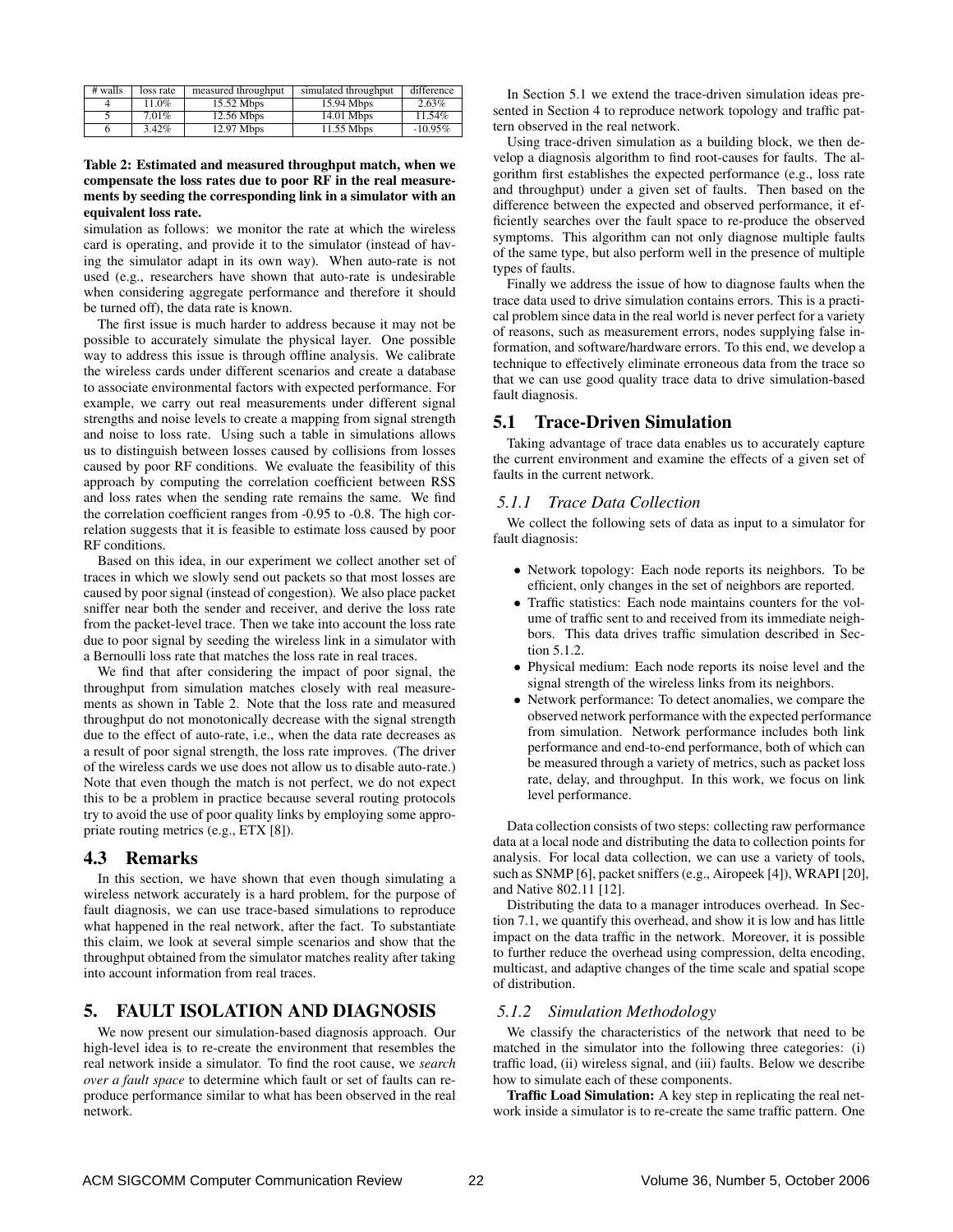approach is to simulate end-to-end application demands. However, there can be potentially  $N * N$  demands for an N-node network. Moreover, given the heterogeneity of application demands and the use of different transport protocols, such as TCP, UDP, and RTP, it is challenging to obtain end-to-end demands.

For scalability and to avoid the need for obtaining end-to-end demands and routing information, we use link-based traffic simulation. Our high-level idea is to adjust application-level sending rate at each link to match the observed link-level traffic counts. Doing this abstracts away higher layers such as the transport and the application layer, and allows us to concentrate only on packet size and traffic rate. However, matching the sending rate on a per-link basis in the simulator is non-trivial because we can only adjust the application-level sending rate, and have to obey the medium access control (MAC) protocol. This implies that we cannot directly control sending rate on a link. For example, when we set the application sending rate of a link to be 1 Mbps, the actual sending rate (on the air) can be lower due to back-off at the MAC layer, or higher due to MAC level retransmission. The issue is further complicated by interference, which introduces inter-dependency between sending rates on different links.

To address this issue, we use the following *iterative search* to determine the sending rate at each link. There are at least two search strategies: (i) multiplicative increase and multiplicative decrease, and (ii) additive increase and additive decrease. As shown in Figure 5, each link individually tries to reduce the difference between the current sending rate in the simulator and the actual sending rate in the real network. The process iterates until either the rate becomes close enough to the target rate (denoted as *targetMacSent*) or the maximum number of iterations is reached.<br>We introduce a parameter  $\alpha$ , where  $\alpha \leq 1$ , to dampen oscillation. We introduce a parameter  $\alpha$ , where  $\alpha \leq 1$ , to dampen oscillation.<br>In our evaluation, we use  $\alpha = 0.5$  for  $i \leq 20$ , and  $\frac{1}{2}$  for  $i > 20$ . In our evaluation, we use  $\alpha = 0.5$  for  $i \le 20$ , and  $\frac{1}{i}$  for  $i > 20$ .<br>This satisfies  $\sum \alpha_i \rightarrow \infty$  and  $\alpha_i \rightarrow 0$  as  $i \rightarrow \infty$  and en-This satisfies  $\sum_i \alpha_i \to \infty$ , and  $\alpha_i \to 0$  as  $i \to \infty$ , and en-<br>sures convergence. Our evaluation uses multiplicative increase and sures convergence. Our evaluation uses multiplicative increase and multiplicative decrease, and we plan to compare it with additive increase and additive decrease in the future.

while (not converged and  $i <$  maxIterations)  $i = i + 1$ :  $if (option == multiplicative)$ foreach  $link(i)$  $prevRatio = targetMacSent(j)/simMacSent(j);$  $currentatio = (1 - \alpha) + \alpha * prevRatio;$  $simAppSent(j) = prevAppSent(j) * currRatio;$ else // additive foreach  $link(j)$  $diff = targetMacSent(j) - prevMacSent(j);$  $simAppSent(j) = prevAppSent(j) + \alpha * diff;$ run simulation using simAppSent as input determine  $simMacSent$  for all links from simulation results  $converged = isConverge(simMacSent, targetMacSent)$ 

#### **Figure 5: Searching for the application-level sending rate using either multiplicative increase, multiplicative decrease or additive increase additive decrease.**

**Wireless Signal:** Signal strength has a very important impact on wireless network performance. As discussed in Section 4, due to variations across different wireless cards and environments, it is hard to come up with a general propagation model to capture all the factors. To address this issue, we drive simulation using the real measurement of signal strength and noise, which can be easily obtained using newer generation wireless cards (e.g., Native WiFi [12] cards).

**Fault Injection:** To examine the impact of faults on the network, we implement the ability to inject different types of faults into the simulator, namely (i) packet dropping at hosts, (ii) external noise sources, and (iii) MAC misbehavior [14].

- Packet dropping at hosts: a misbehaving node drops some traffic from one or more neighbors. This can occur due to hardware/software errors, buffer overflow, and/or malicious drops. The ability to detect such end-host packet dropping is useful, since it allows us to differentiate losses caused by end hosts from losses caused by the network.
- External noise sources: we support the ability to inject external noise sources in the network.
- MAC misbehavior: a faulty node does not follow the MAC etiquette and obtains an unfair share of the channel bandwidth. For example, in IEEE 802.11 [14], a faulty node can choose a smaller contention window (CW) to send traffic more aggressively [10].

In addition, we also generate link congestion by putting a high load on the network. Unlike the other types of faults, link congestion is implicitly captured by the traffic statistics gathered from each node. Therefore trace-driven simulation can directly assess the impact of link congestion. For the other three types of faults, we apply the algorithm described in Section 5.2 to diagnose them.

#### **5.2 Fault Diagnosis Algorithm**

We now describe an algorithm to systematically diagnose root causes for failures and performance problems.

**General approach:** Applying simulations to fault diagnosis enables us to reduce the original diagnosis problem to the problem of searching for a set of faults such that their injection results in an expected performance that matches well with observed performance. More formally, given a network settings, *NS*, our goal is to find *FaultSet* such that  $Simplerf(NS, FaultSet) \approx ObservedPerf$ , where the performance is a function value, which can be quantified using different metrics. It is clear that the search space is high-dimensional due to many combinations of faults. To make the search efficient, we take advantage of the fact that different types of faults often change one or few metrics. For example, packet dropping at hosts only affects link loss rate, but not the other metrics. Therefore we can use the metrics in which the observed and expected performance have significant difference to guide our search. Below we introduce our algorithm.

**Initial diagnosis:** We start by considering a simple case where all faults are of the same type, and the faults do not have strong interactions. We will later extend the algorithm to handle more general cases, where we have multiple types of faults, or faults that interact with each other.

For ease of description, we use the following three types of faults as examples: packet dropping at hosts, external noise, and MAC misbehavior, but the same methodology can be extended to handle other types of faults once the symptoms of the fault are identified.

As shown in Figure 6, we use trace-driven simulation, fed with current network settings, to establish the expected performance. Based on the difference between the expected performance and observed performance, we first determine the type of faults using a decision tree as shown in Figure 7. Due to many factors, simulated performance is unlikely to be identical with the observed performance even in the absence of faults. Therefore we conclude that there are anomalies only when the difference exceeds a threshold. The fault classification scheme takes advantage of the fact that different faults exhibit different behaviors. While their behaviors are not completely non-overlapping (e.g., both noise sources and packet dropping at hosts increase loss rates; lowering CW increases the traffic and hence increases noise caused by interference), we can categorize the faults by checking the differentiating component first. For example, external noise sources increase noise experienced by its neighboring nodes, but do not increase the sending rates of any node, and therefore can be differentiated from MAC misbehavior and packet dropping at hosts.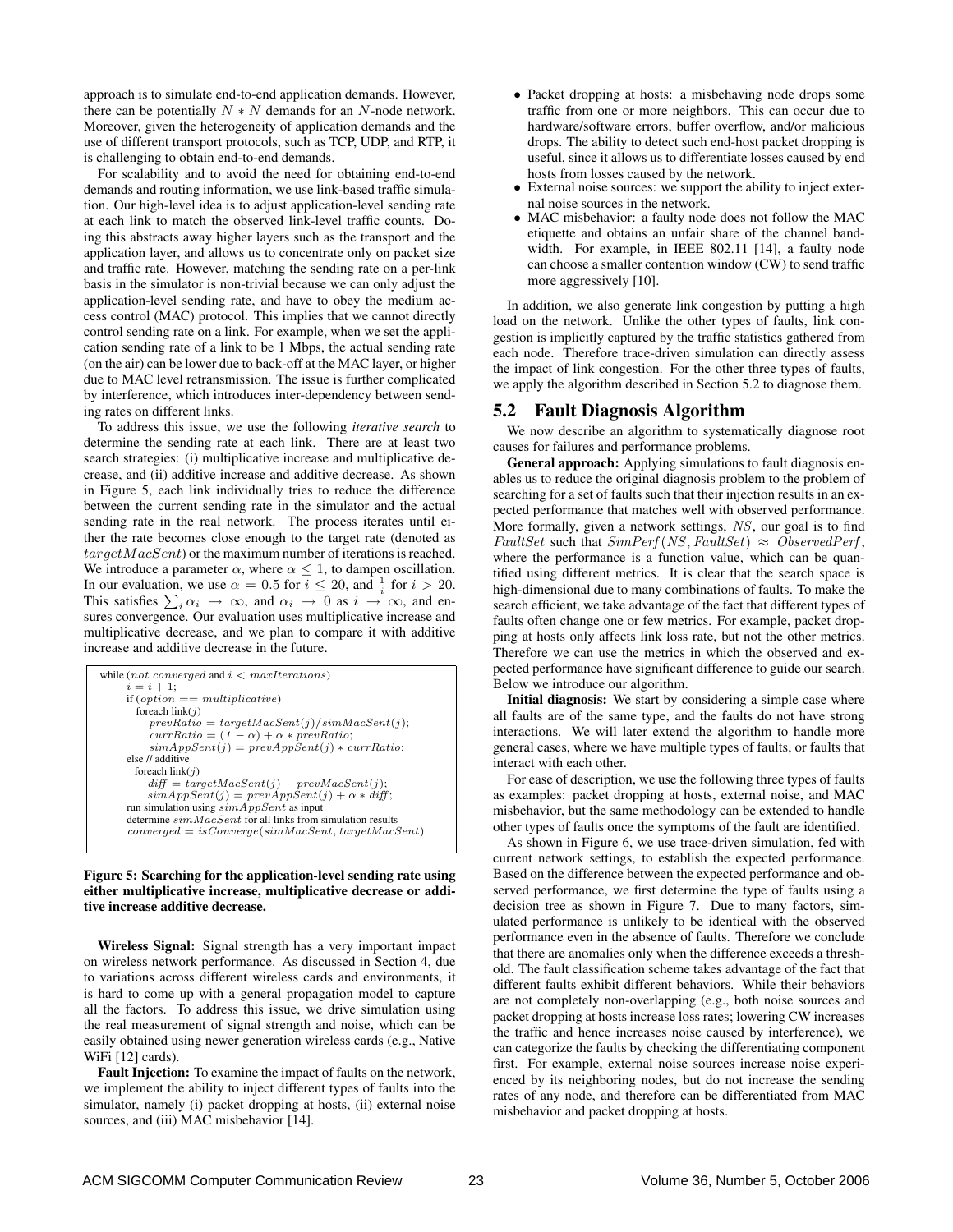After the fault type is determined, we then locate the faults by finding the set of nodes and links that have large differences between the observed and expected performance. The fault type determines what metric is used to quantify the performance difference. For instance, we identify packet dropping by finding links with large difference between the expected and observed loss rates. We determine the magnitude of the fault using a function  $g()$ , which maps the impact of a fault into its magnitude. For example, under the end-host packet dropping, *g*() function is the identity function, since the difference in a link's loss rate can be directly mapped to a change in dropping rate on a link (fault's magnitude); under the external noise fault,  $g()$  is a propagation function of a noise signal.

```
1) Let NS denote the network settings
       (i.e., signal strength, traffic statistics, network topology)
   Let RealPerf denote the real network performance
2) FaultSet = \{\}3) Predict SimPerf by running simulation with input (NS, FaultSet)
4) if |Diff(SimPerf, RealPerf)| > thresholddetermine the fault type ft using the decision tree shown in Fig. 7
     for each link or node i
        \textit{if }(|\textit{Diff}_{\textit{ft}}(\textit{SimPerf}(i), \textit{RealPerf}(i))| > \textit{threshold})\\add fault(ft, i) with
               magnitude(i) = g(Diff<sub>ft</sub>(SimPerf(i), RealPerf(i))
```




**Figure 7: An algorithm to determine the type of faults**

**The algorithm:** In general, we may have multiple faults interacting with each other. Such interactions may make the above one pass diagnosis insufficient. To address these challenges, we develop an iterative diagnosis algorithm, as shown in Figure 8, to find root causes.

The algorithm consists of two stages: (i) initial diagnosis stage, and (ii) iterative refinements. During the initial diagnosis stage, we apply the one-pass diagnosis algorithm described above to come up with the initial set of faults; then during the second stage, we iteratively refine the fault set by (i) adjusting the magnitude of the faults that have been already inserted into the fault set, and (ii) adding a new fault to the set if necessary. We iterate the process until the change in fault set is negligible (i.e., the fault types and locations do not change, and the magnitudes of the faults change very little).

We use an iterative approach to search for the magnitudes of the faults. At a high level, the approach is similar to the link-based simulation, described in Section 5.1.2, where we use the difference between the target and current values as a feedback to progressively move towards the target. During each iteration, we first estimate the expected network performance under the existing fault set. Then we compute the difference between simulated network performance (under the existing fault set) and real performance. Next we translate the difference in performance into change in faults' magnitudes using the function  $g()$ . After updating the faults with new magnitudes, we remove the faults whose magnitudes are too small.

In addition to searching for the correct magnitudes of the faults, we also iteratively refine the fault set by finding new faults that can best explain the difference between expected and observed performance. To control false positives, during each iteration we only add the fault that can explain the largest mismatch.

```
1) Let NS denote the network settings
   (i.e., signal strength, traffic statistics, and network topology)
Let RealPerf denote the real network performance
2) FaultSet = \{ \}3) Predict Simplerf by running simulation with input (NS, FaultSet)
4) if |Diff(SimPerf, RealPerf)| > thresholdgo to 5)
   else
     \frac{1}{20} to 7)
5) Initial diagnosis:
   initialize FaultSet by applying the algorithm in Fig. 6
6) while (not converged)
       (a) adjusting fault magnitude<br>for each fault type ft in FaultSet (according to decision tree in Fig. 7)
            for each fault i in (FaultSet, ft)magnitude(i) - = g(Diff_{ft}(SimPerf(i), RealPerf(i)))if (|magnitude(i)| < threshold)delete the fault (f\hat{t}, i)b) adding new candidate faults if necessary
          foreach fault type ft (in the order of decision tree in Fig. 7)
             i) find a fault i s.t. it is not in FaultSetand has the largest |Diff_{ft}(SimPerf(i), RealPerf(i))|<br>ii) if (|Diff_{ft}(SimPerf(i), RealPerf(i))| > threshold)add (f t, i) to FaultSet with
                   \label{eq:optimal} magnitude(i) = g(\textit{Diff}_{\textit{ft}}(\textit{SimPerf}(i), \textit{RealPerf}(i))c) simulate
7) Report FaultSet
```
**Figure 8: A complete diagnosis algorithm for possibly multiple fault types**

#### **5.3 Handling Imperfect Data**

In the previous sections, we describe how to diagnose faults by using trace data to drive online simulation. In practice, the raw trace data collected may contain errors for various reasons as mentioned earlier. Therefore we need to clean the raw data before feeding it to a simulator for fault diagnosis.

To facilitate the data cleaning process, we introduce *neighbor monitoring*, in which each node reports performance and traffic statistics not only for its incoming/outgoing links, but also for other links within its communication range. Such information is available when a node is in the promiscuous mode, which is achievable using Native 802.11 [12].

Due to neighborhood monitoring, multiple reports from different nodes are likely to be submitted for each link. The redundant reports can be used to detect inconsistency. Assuming that the number of misbehaving nodes is small, our scheme identifies the misbehaving nodes as the minimum set of nodes that can explain the discrepancy in the reports. Based on the insight, we develop the following scheme.

For a link from node  $i$  to node  $j$ , a sender  $i$  reports the number of packets sent and the number of MAC-level acknowledgements received for a directed link l as  $(sent<sub>i</sub>(l), ack<sub>i</sub>(l))$ ; a receiver j reports the number of packets received on the link as  $recv_i(l)$ ; in addition, a sender or receiver's immediate neighbor  $k$  also reports the number of packets and MAC-level acknowledgement it observes sent or received on the link as  $(sent_k(l), recv_k(l), ack_k(l))$ . An inconsistency in the reports is defined as one of the following cases, where  $t$  is a given threshold used to mask the discrepancies caused by nodes unsynchronously sending their reports.

- 1. The number of packets received on a link, as reported by the destination, is noticeably larger than the number of packets sent on the same link, as reported by the source. That is,  $recv_j(l) - sent_i(l) > t$ .<br>2. The number of MAC-level acknowledgments on a link, as
- reported by the source, does not match the number of packets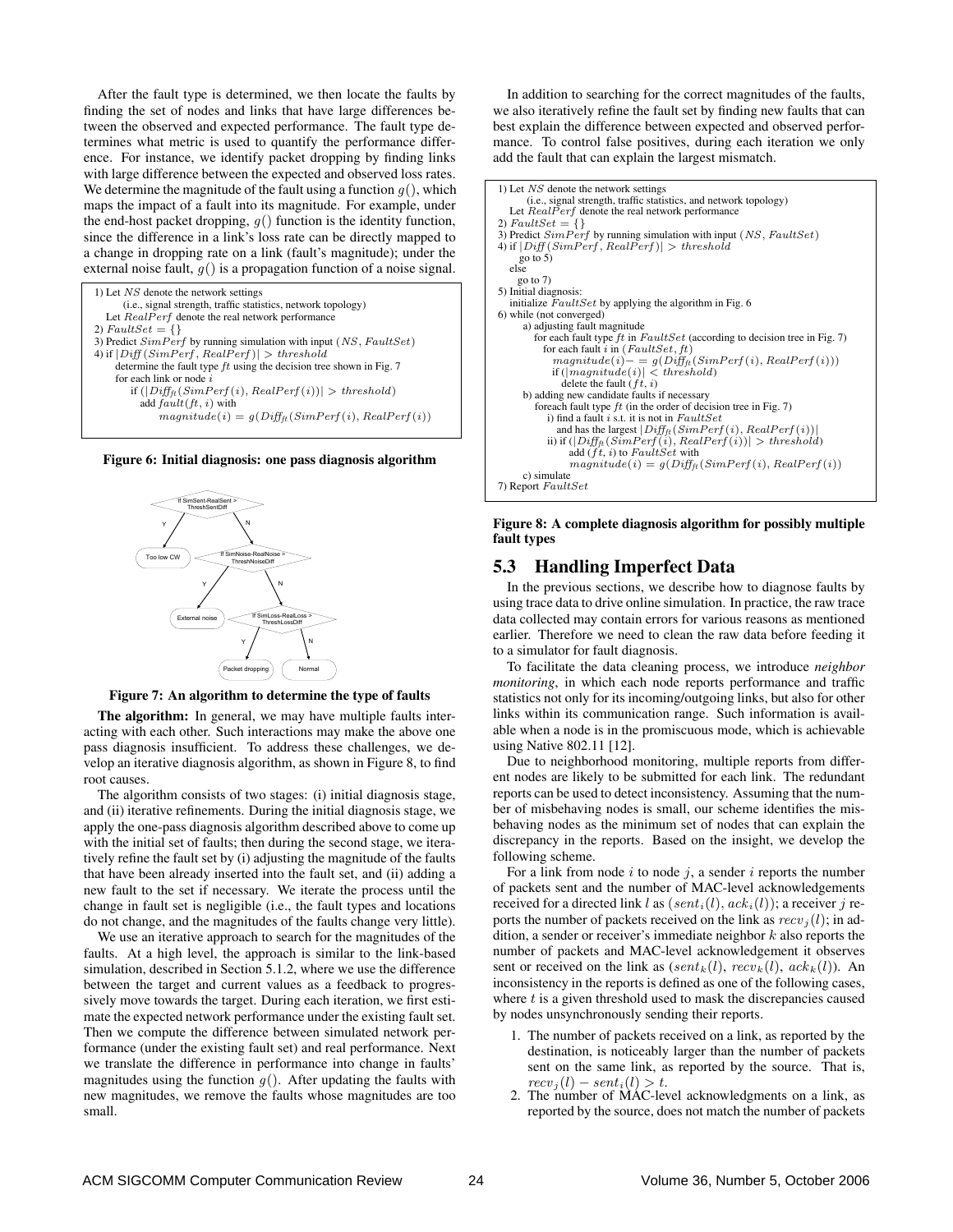received on that link, as reported by the destination. That is,  $|ack_i(l) - recv_j(l)| > t.$ 

- 3. The number of packets received on a link, as reported by the destination's neighbor, is noticeably larger than the number of packets sent on the same link, as reported by the source. That is,  $recv_k(l) - sent_i(l) > t$ .
- 4. The number of packets sent on a link, as reported by the source's neighbor, is noticeably larger than the number of packets sent on the same link, as reported by the source. That is,  $sent_k(l) - sent_i(l) > t$ .

Note that, without inconsistent reports, the above constraints cannot be violated as a result of lossy links.

We then construct an *inconsistency graph* as follows. For each pair of nodes whose reports are identified as inconsistent, we add them to the inconsistency graph, if they are not already in the graph; we add an edge between the two nodes to reflect the inconsistency. Based on the assumption that most nodes send reliable reports, our goal is to find the smallest set of nodes that can explain all the inconsistency observed. This can be achieved by finding the smallest set of vertices that covers the graph, where the identified vertices represent the misbehaving nodes.

This is essentially the minimum vertex cover problem, which is known to be NP-hard. We apply a greedy algorithm, which iteratively picks and removes the node with the highest degree and its incident edges from the current inconsistency graph until no edges are left.

History of traffic reports can be used to further improve the accuracy of inconsistency detection. For example, we can continuously update the inconsistency graph with new reports without deleting previous information, and then apply the same greedy algorithm to identify misbehaving nodes.

#### **6. SYSTEM IMPLEMENTATION**

We have implemented a prototype of network monitoring and management module on the Windows XP platform. Our prototype consists of two separate components: *agents* and *managers*. An agent runs on every wireless node, and reports local information periodically or on-demand. A manager collects relevant information from agents and analyzes the information.

The two design principles we follow are: simplicity and extensibility. The information gathered and propagated for monitoring and management is cast into performance counters supported on Windows. Performance counters are essentially (name, value) pairs grouped by categories. This framework is easily extensible. We support both read-only and writable performance counters. The latter offer a way for an authorized manager to change the values and influence the behavior of a node in order to fix problems or initiate experiments remotely.

Each manager is also equipped with a graphical user interface (GUI) to allow an administrator to visualize the network as well as to issue management requests.

The manager is also connected to the back-end simulator. The information collected is processed and then converted into a script that drives the simulation producing fault diagnosis results. The capability of the network monitoring and management depends heavily on the information available for collection. We have seen welcoming trends in both wireless NICs and the standardization efforts to expose performance data and control at the physical and MAC layers, e.g., Native 802.11 NICs [12].

# **7. EVALUATION**

In this section, we present evaluation results. We begin by quantifying the network overhead introduced by data collection and show its impact on the overall performance. Next, we evaluate the effectiveness of our diagnosis techniques and inconsistency detection scheme. We use simulations in some of our evaluation because this enables us to inject different types of faults in a controlled and repeatable manner. When evaluating in simulation, we diagnose traces collected from simulation runs that have injected faults. Finally we report our experience of applying the approach to a small-scale testbed. Even though the results from the testbed are limited by our inability to inject some types of faults (external noise and MAC misbehavior) in a controlled fashion, they demonstrate the feasibility of on-line simulations in a real system. Unless stated differently, the results from simulations are based on IEEE 802.11b and DSR routing protocol. The testbed uses IEEE 802.11a (to avoid interference with IEEE 802.11b infrastructure wireless network) and DSR-like routing protocol.

# **7.1 Data Collection Overhead**

We evaluate the overhead of collecting traces, which will be used as inputs to diagnose faults in a network. We show that the data collection overhead is low and has little effect on application traffic in the network. Therefore it is feasible to use trace-driven simulation for fault diagnosis. We refer the readers to our technical report [15] for the detailed results.

# **7.2 Evaluation of Fault Diagnosis through Simulations**

In this section, we evaluate our fault diagnosis approach through simulations in Qualnet.

Our general methodology of using simulation to evaluate fault diagnosis is as follows. We artificially inject a set of faults into a network, and obtain the traces of network topology and link load under faults. We then feed these traces into the fault diagnosis module to derive expected network performance (under normal network condition), which includes sending rate, noise, and loss rate as shown in Figure 7. Based on the difference between expected and actual performance, we infer the root cause. We quantify the diagnosis accuracy by comparing the inferred fault set with the fault set originally injected.

We use both grid topologies and random topologies for our evaluation. In a grid topology, only nodes horizontally or vertically adjacent can directly communicate with each other, whereas in random topologies, nodes are randomly placed in a region. We randomly select a varying number of nodes to exhibit one or more faults of the following types: packet dropping at hosts, external noise, and MAC misbehavior. To challenge our diagnosis scheme, we put a high load on the network by randomly picking 25 pairs of nodes to send one-way constant bit rate (CBR) traffic at a rate of 1 Mbps. Under such load, there is significant congestion loss, which makes it harder to identify losses caused by packet dropping at end-hosts. Correct identification of dropping links also implies reasonable assessment of congestion loss.

For a given number of faults and its composition, we conduct three random runs, with different traffic patterns and fault locations. We evaluate how accurate our fault diagnosis algorithm, described in Section 5.2, can locate the faults. The time that the diagnosis process takes depends on the size of topologies, the number of faults, and duration of the faulty traces. For example, diagnosing faults in 25-node topologies takes several minutes. Such diagnosis time scale is acceptable for diagnosing long-term performance problems. Moreover, the efficiency can be significantly improved through code optimization and caching previous simulation results.

We use *coverage* and *false positive* to quantify the accuracy of fault detection, where coverage represents the percentage of faulty locations that are correctly identified, and false positive is the number of (non-faulty) locations incorrectly identified as faulty divided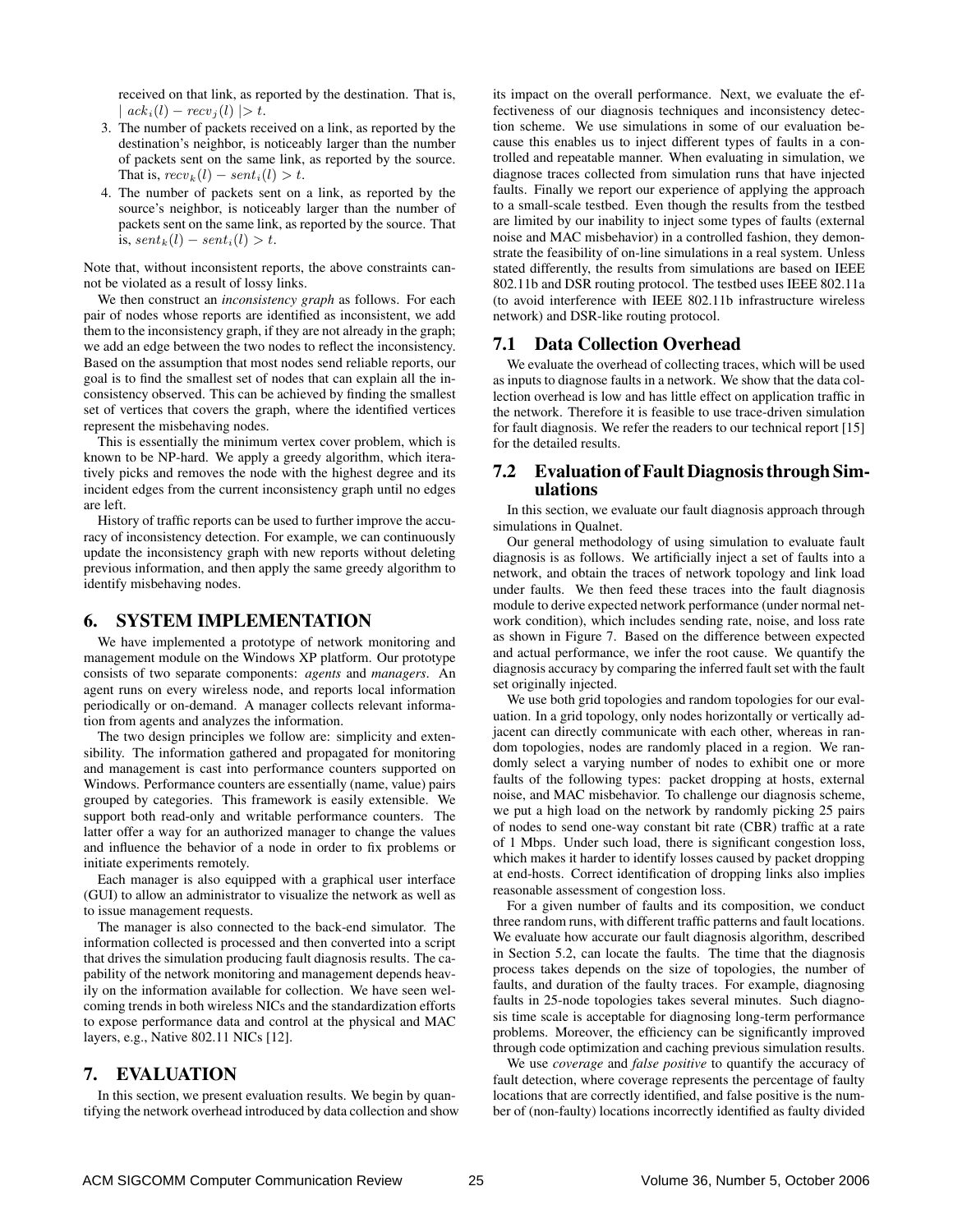by the total number of true faults. We consider a fault is correctly identified when both its type and its location are correct. For packet dropping and external noise sources, we also compare the inferred faults' magnitudes with their true magnitudes.

**Detecting packet dropping at hosts:** First we evaluate the ability to detect packet dropping. We select a varying number of nodes to intentionally drop packets, where the dropping rate is chosen randomly between 0 and 100%. The number of such packet-dropping nodes is varied from 1 to 6.

We apply the diagnosis algorithm, which first uses trace-driven simulation to estimate the expected performance (i.e., noise level, throughput, and loss rates) in the current network. Since we observe a significant difference in loss rates, but not in the other two metrics, we suspect that there is packet dropping on these links. We locate such links by finding links whose loss rates are significantly higher than their expected loss rates. We use 15% as a threshold so that links whose difference between expected and observed loss rates exceed 15% are considered as packet dropping links. (Our empirical results suggest that 15% difference gives good balance between coverage and false positive in our evaluation, though a small change in threshold does not significantly change the diagnosis results.) We then inject packet dropping faults at such links with the dropping rates being the measured loss rate minus the simulated loss rate. We find that the injected faults reduce the difference between the simulated and observed performance.

Figure 9 shows the results for a  $5\times 5$  grid topology. Note that some of the faulty links do not carry enough traffic to meaningfully compute loss rates. In our evaluation, we use 250 packets as a threshold so that only for the links that send over 250 packets, loss rates are computed. We consider a faulty link sending less than a threshold number of packets as a *no-effect fault* since it drops only a small number of packets.<sup>1</sup> As Figure 9 shows the coverage (i.e., the fraction of detected faults and no effect faults) is over 80%, except in one case the coverage is lower, where one of the two faults is not identified. The false positive (not shown) is 0 except for two cases in which one link is misidentified as faulty. Moreover the accuracy does not degrade with the increasing number of faults. We also compare the difference between the inferred and true dropping rates. The inference error, computed as  $\sum_i |infer_i - true_i| / \sum_i true_i$ , is within 25%. This error is related to the threshold used to determine if the iteration has converged. In to the threshold used to determine if the iteration has converged. In our simulations, we consider an iteration converges when changes in loss rates are all within 15%. We can further reduce the inference error by using a smaller threshold at a cost of longer running time. Also, in many cases it suffices to know where packet dropping occurs without knowing precise dropping rates.



**Figure 9: Accuracy of detecting packet dropping in a 5**×**5 grid topology**

**Detecting external noise sources:** Next we evaluate the accuracy of detecting external noise sources. We randomly select a varying number of nodes to generate ambient noise at 1.1e-8 mW. We again use the trace-driven simulation to estimate the expected performance under the current traffic and network topology when there is no noise source. Note that simulation is necessary to determine the expected noise level, because the noise experienced by a node consists of both ambient noise and noise due to interfering traffic; accurate simulation of network traffic is needed to determine the amount of noise contributed by interfering traffic. The diagnosis algorithm detects a significant difference (e.g., over 5e-9mW) in noise level at some nodes, and conjectures that these nodes generate extra noise. It then injects noise at these nodes with magnitude derived from the difference between expected and observed noise level to the simulator. After noise injection, it sees a close match between the observed and expected performance, and hence concludes that the network has the above faults.

Figure 10 shows the accuracy of detecting noise generating sources in a  $5\times 5$  grid topology. As we can see, in all cases noise sources are correctly identified with at most one false positive link. We also compare the inferred magnitudes of noises with their true magnitudes, and find the inference error, computed as  $\sum_i |infer_i$  $true_i | / \sum_i true_i$ , is within 2%.



**Figure 10: Accuracy of detecting external noise sources in a 5**×**5 grid topology**

**Detecting MAC misbehavior:** Now we evaluate the accuracy of detecting MAC misbehavior. In our evaluation, we consider one implementation of MAC misbehavior. But since our diagnosis scheme is to detect unusually aggressive senders, it is general enough to detect other implementations of MAC misbehavior that exhibit similar symptoms. In our implementation, a faulty node alters its minimum and maximum MAC contention window in 802.11 (CWMin and CWMax) to be only half of the normal values. The faulty node continues to obey the CW updating rules (i.e., when transmission is successful,  $CW = CWM$  and when a node has to retransmit,  $CW = min((CW+1)*2-1, CWMax)$ . However since its CWMin and CWMax are both half of the normal, its CW is usually around half of the other nodes'. As a result, it transmits more aggressively than the other nodes. As one would expect, the advantage of using a lower CW is significant when network load is high. Hence we evaluate our detection scheme under a high load.

In our diagnosis, we use the trace-driven simulation to estimate the expected performance under the current traffic and network topology, and detect a significant discrepancy in throughput (e.g., the ratio between observed and expected throughput exceeds 1.25) on certain links. Therefore we suspect the corresponding senders have altered their CW. After injecting the CW faults at the suspected senders, we see a close match between the simulated and observed performance. Figure 11 shows the diagnosis accuracy in a 5×5 topology. We observe the coverage is mostly around 70% or higher. The false positive (not shown) is zero in most cases; the only case in which it is non-zero is when there is only one link

<sup>&</sup>lt;sup>1</sup>These faulty links may have impact on route selection. That is, due to its high dropping rate, it is not selected to route much traffic. In this paper, we focus on diagnosing faults on data paths. As part of our future work, we plan to investigate how to diagnose faults on control paths.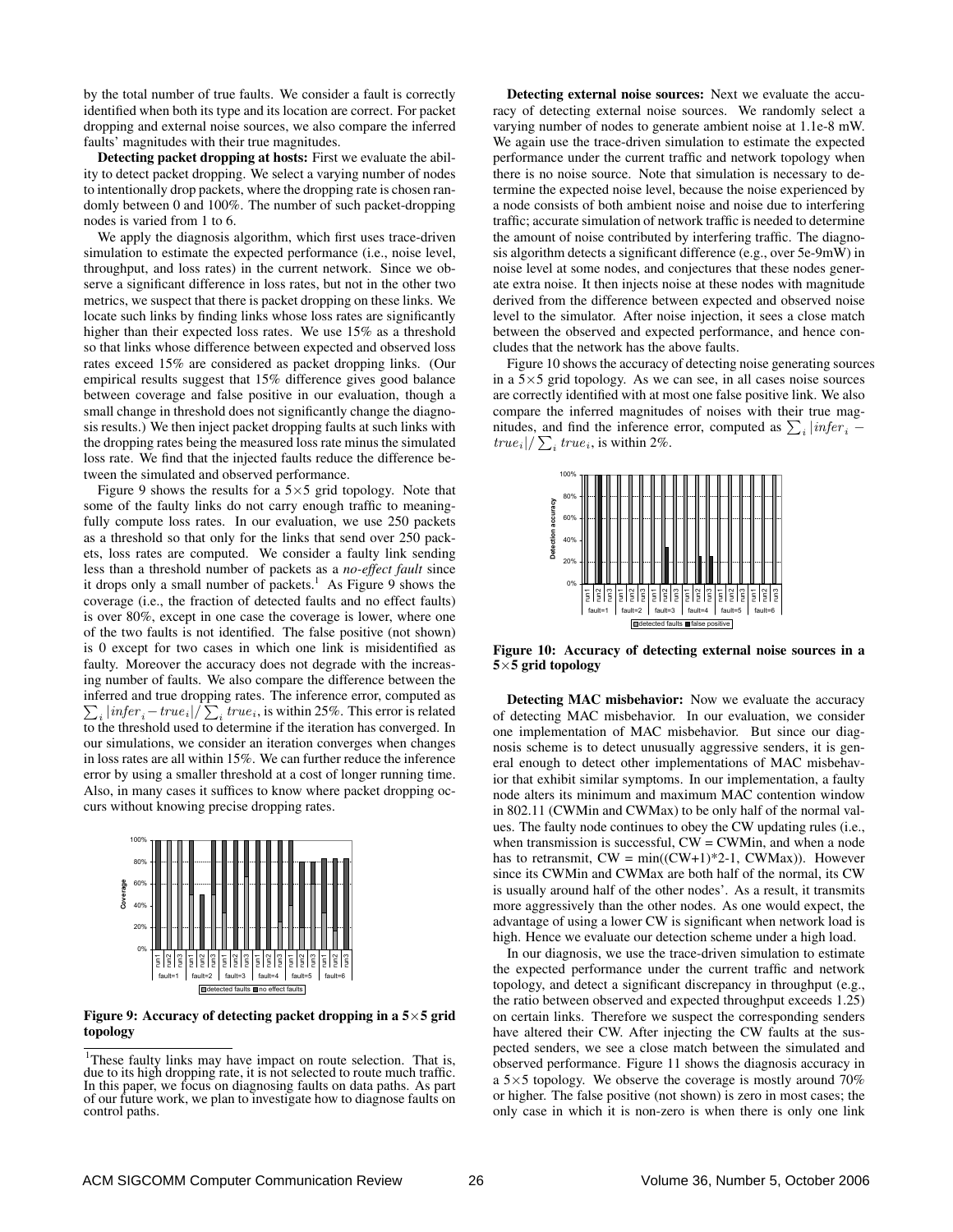| Topology        | # Faults       |         |         |        |     |       | 14  |
|-----------------|----------------|---------|---------|--------|-----|-------|-----|
| 25-node random  | Coverage       | $100\%$ | $100\%$ | 75%    | 90% | 75%   | 93% |
|                 | False positive | 25%     |         |        |     |       | 1%  |
| $7\times7$ grid | Coverage       | 100%    | 83%     | $00\%$ | 70% | 67%   | 71% |
|                 | False positive |         |         |        |     | $8\%$ |     |

**Table 3: Accuracy of detecting combinations of packet dropping, MAC-misbehavior, and external noises in other topologies**

misidentified as faulty.



**Figure 11: Accuracy of detecting MAC misbehavior in a 5**×**5 grid topology**

**Detecting mixtures of all three fault types:** Finally we evaluate the diagnosis algorithm under mixtures of all three fault types as follows. As in the previous evaluation, we choose pairs of nodes adjacent to each other with one node randomly dropping one of its neighbors' traffic and the other node using an unusually small CW. In addition, we randomly select two nodes to generate external noise. Figure 12 summarizes the accuracy of fault diagnosis in a  $5\times 5$  topology. As it shows, the coverage is above 80%. The false positive (not shown) is close to 0. The accuracy remains high even when the number of faults in the network exceeds 10. The inference errors in links' dropping rate and noise level are within 15% and 3%, respectively.



**Figure 12: Accuracy of detecting combinations of packet dropping, MAC misbehavior, and external noises in a 5**×**5 grid topology**

To test sensitivity of our results to the network size and type of topology, we then evaluate the accuracy of the diagnosis algorithm using a  $7\times7$  grid topology and 25-node random topologies. In both cases, we randomly choose 25 pairs of nodes to send CBR traffic at 1 Mbps rate. Table 3 summarizes results of one random run. As it shows, we can identify most faults with few false positives.

**Summary:** To summarize, we have evaluated the fault diagnosis approach using a variety of scenarios, and shown it yields fairly accurate results.

### **7.3 Data Cleaning**

To deal with data imperfectness, we process the raw data by applying the inconsistency detection scheme described in Section 5.3 before feeding them to the diagnosis module. We evaluate the effectiveness of this scheme using different network topologies, traffic patterns, and degrees of inconsistency. We again use coverage and false positive to quantify the accuracy, where coverage denotes the fraction of misbehaving nodes that are correctly identified, and false positive denotes the ratio between the number of nodes that are incorrectly identified as misbehaving and the number of true misbehaving nodes. We summarize our evaluation results as follow. Refer to our technical report [15] for the detailed results.

- The accuracy of detecting misbehaving nodes is high, with coverage above 80% and false positive below 15%. This is true even when 40% nodes in the system are misbehaving.
- The minimum node degree in a network topology is important to detection accuracy. As a result, topologies with high node density have high detection accuracy.
- Incorporating history information further improves the detection accuracy.

# **7.4 Evaluation of Fault Diagnosis in a Testbed**

In this section, we evaluate our approach using experiments in a testbed. Our testbed consists of 4 laptops, each equipped with a Netgear WAG511 card operating in 802.11a mode. The laptops are located in the same office with good received signal strength. The traffic statistics on all links are periodically collected using the monitor tool, described in Section 6. We randomly pick a node to drop packets from one of its neighbors, and see if we can detect it. To resolve inconsistencies in traffic reports if any, we also run Airopeek [4] on another laptop. (Ideally we would like to have nodes monitor traffic in the promiscuous mode, e.g., using Native 802.11 [12], but since we currently do not have such cards, we use Airopeek to resolve inconsistencies.)

First, we run experiments under low traffic load, where each node sends CBR traffic at a rate varying from 1 Mbps to 4 Mbps to another node. We find the collected reports are consistent with what has been observed from Airopeek. Then we feed the traces to the simulator (also running in the 802.11a mode), and apply the diagnosis algorithm in Figure 8. Since one node is instructed to drop one of its neighbor's traffic at a rate varying from 20% to 50%, the diagnosis algorithm detects that there is a significant discrepancy between the expected and observed loss rates on one link, and correctly locates the dropping link.

Next we re-run the experiments under a high network load, where each node sends 8-Mbps CBR traffic. In this case, we observe that the traffic reports often deviate from the numbers seen in Airopeek. The deviation is caused by the fact that the NDIS driver for the NIC sometimes indicates sending success without actually attempting to send the packet to the air [13]. The new generation of wireless cards, such as Native 802.11 [12], will expose more detailed information about the packets, and enable more accurate accounting of traffic statistics. The inaccurate traffic reports observed in the current experiments also highlight the importance of cleaning the data before using them for diagnosis. In our experiment, we clean the data using Airopeek's reports, which capture almost all the packets in the air, and feed the cleaned data to the simulator to estimate the expected performance. Applying the same diagnosis scheme, we derive the expected congestion loss, based on which we correctly identify the dropping link.

#### **8. DISCUSSION**

To the best of our knowledge, ours is the first system that applies a network simulator to troubleshooting an operational multihop wireless network. The results are promising.

Our diagnosis system is not limited to the four types of faults discussed in this paper. Other faults such as routing misbehavior may also be diagnosed. Since routing misbehavior has been the